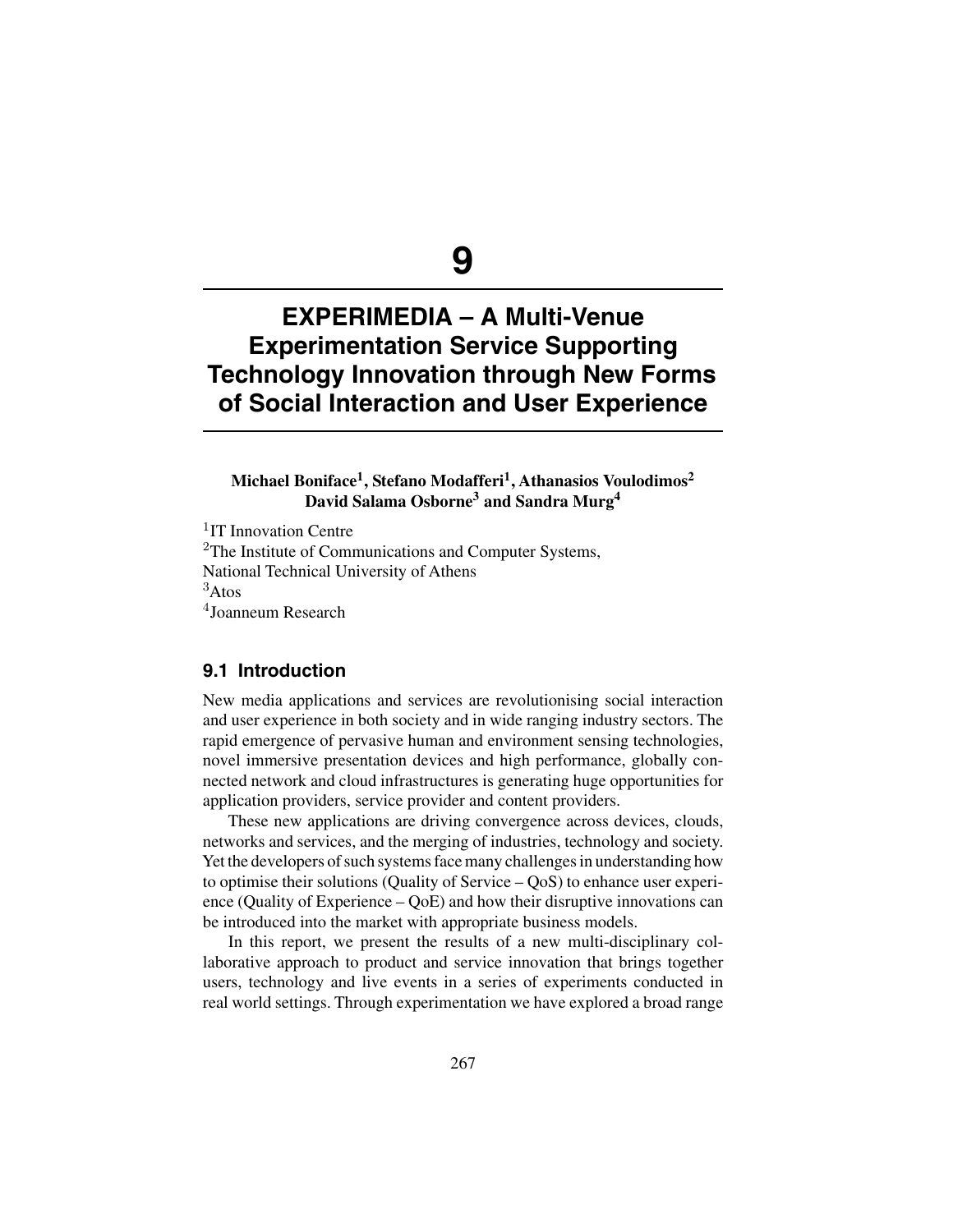of technical, societal and economic challenges faced by technology providers each aiming to create and exploit new multimedia value chains in markets such as leisure and tourism, cultural and heritage, and sports science and training.

The experiments highlight the features of multimedia systems and the future opportunities for companies, as the Internet continues to transition towards the increasingly connected world of Internet of Things and Big Data. We know that putting user values at the heart of design decisions and evaluation is the key to success, and that long term benefits to providers of technology, services and content must derive from enhanced user experience. Engaging users in real-world settings to co-design and assess how technology can be used is now more important than testing how technology will be operated.

We have only scratched the surface of possibility in novel networked multimedia systems yet we believe that the individual and collective results in the report are significant as they are grounded in real-world evidence. A new way of conducting research and innovation has been created that maximises the potential for commercial exploitation and societal impact. We think this is extremely important and when adopted will lead to greater benefits for all.

## **9.2 Networked Multimedia Systems**

Multimedia is the combination of multiple forms of content and is a fundamental element of applications in areas such as communication, entertainment, education, research and engineering. The convergence of technologies for distributed multi-stakeholder systems, data analytics and user experience is dramatically changing the way multimedia systems need to produce, deliver and consume content.

Providers of multimedia systems are now looking to create value by linking people to each other and to locations (both real and virtual) in such a way as to capture the popular imagination, and exploit the desires of consumers to share their experiences, thus creating new channels for revenue creation and advertising.

To create such experiences requires innovative applications that focus on: enhanced personalisation, non-linear story-telling; interactive immersive experiences; creation of social communities which allow people to use 3D environments to communicate and interact with each other; the capture and reproduction of the real world in 3D; and the creation of perceptual congruity between real and virtual worlds.

Of course, these innovative applications will place significant demands on network and content management infrastructures as providers attempt to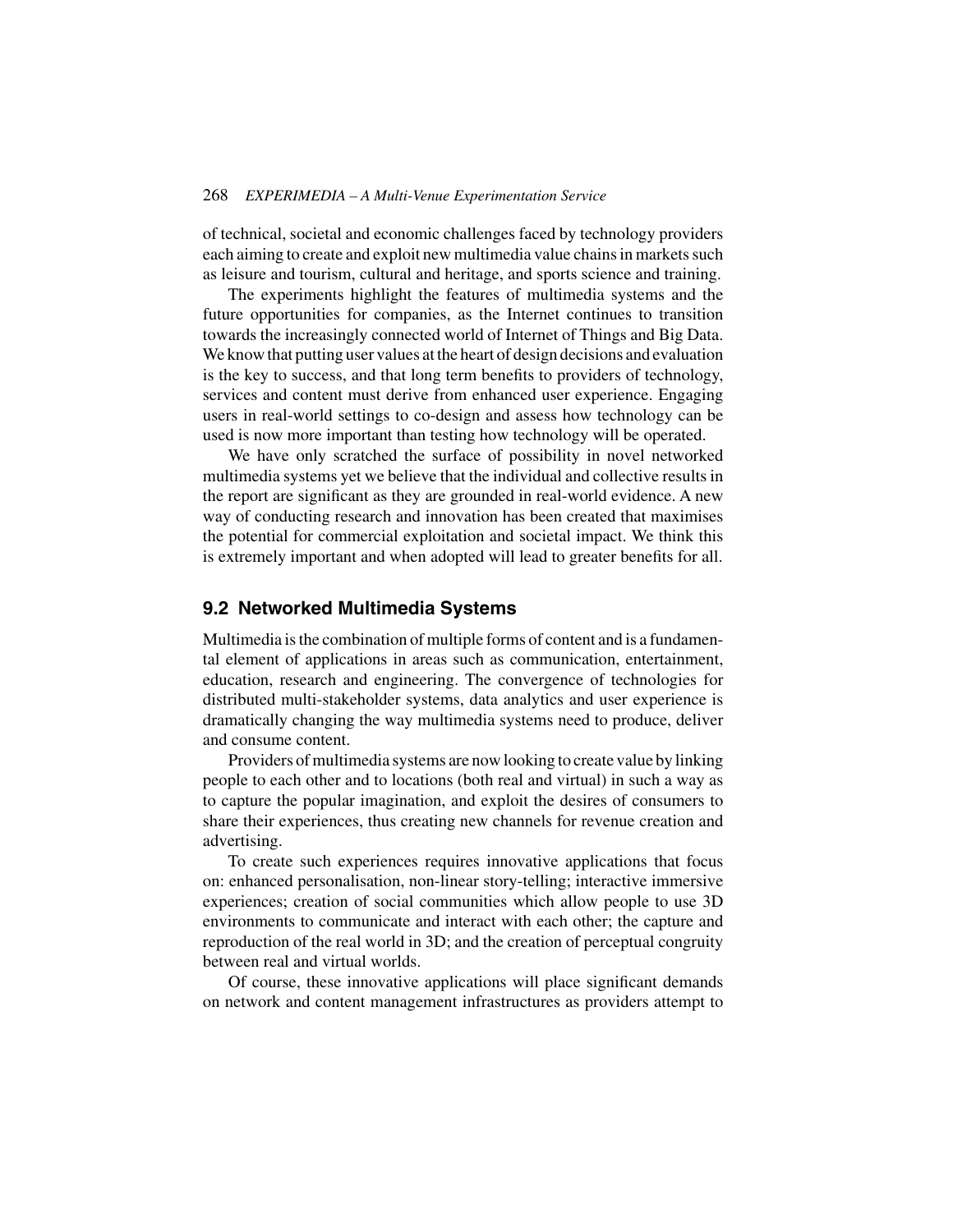deliver guaranteed Quality of Service and enhanced Quality of Experience to communities that dynamically organise themselves around socially distributed, fixed and mobile content. These additional demands will require investment in infrastructure but the expectation is that by linking multimedia and enhanced real-world experiences, consumers will be prepared to make long lasting commitments.

## **9.3 A Multi-Venue Media Experimentation Service**

EXPERIMEDIA is a multi-venue experimentation service for research and development of novel Internet products and services aiming to deliver new forms of social interaction and user experience. EXPERIMEDIA was developed as part of a European research project of the same name within the Future Internet Research and Experimentation initiative (FIRE) [1] (Figure 9.1).

The EXPERIMEDIA project set out to develop and operate a unique facility offering researchers and companies what they need to gain insight into how Future Internet technologies can be used and enhanced to deliver added value media experiences to consumers. The approach aimed to deliver, reusable, cost-effective testing and experimentation facilities, platforms, tools and services for social and networked media systems. The EXPERIMEDIA project developed four foundation elements necessary for experimentation of multimedia systems conducted in real world environments:

- Smart venues: attractive locations where people go to experience events and where experiments can be conducted using smart networks and online devices;
- Smart communities: online and real-world communities of people who are connected over the Internet and available for participation in experiments;
- Live events: exciting real-world events that provide the incentives for individuals and smart communities to visit the smart venues and to become participants in experiments;



**Figure 9.1** Four foundation elements of a multi-venue media experimentation service.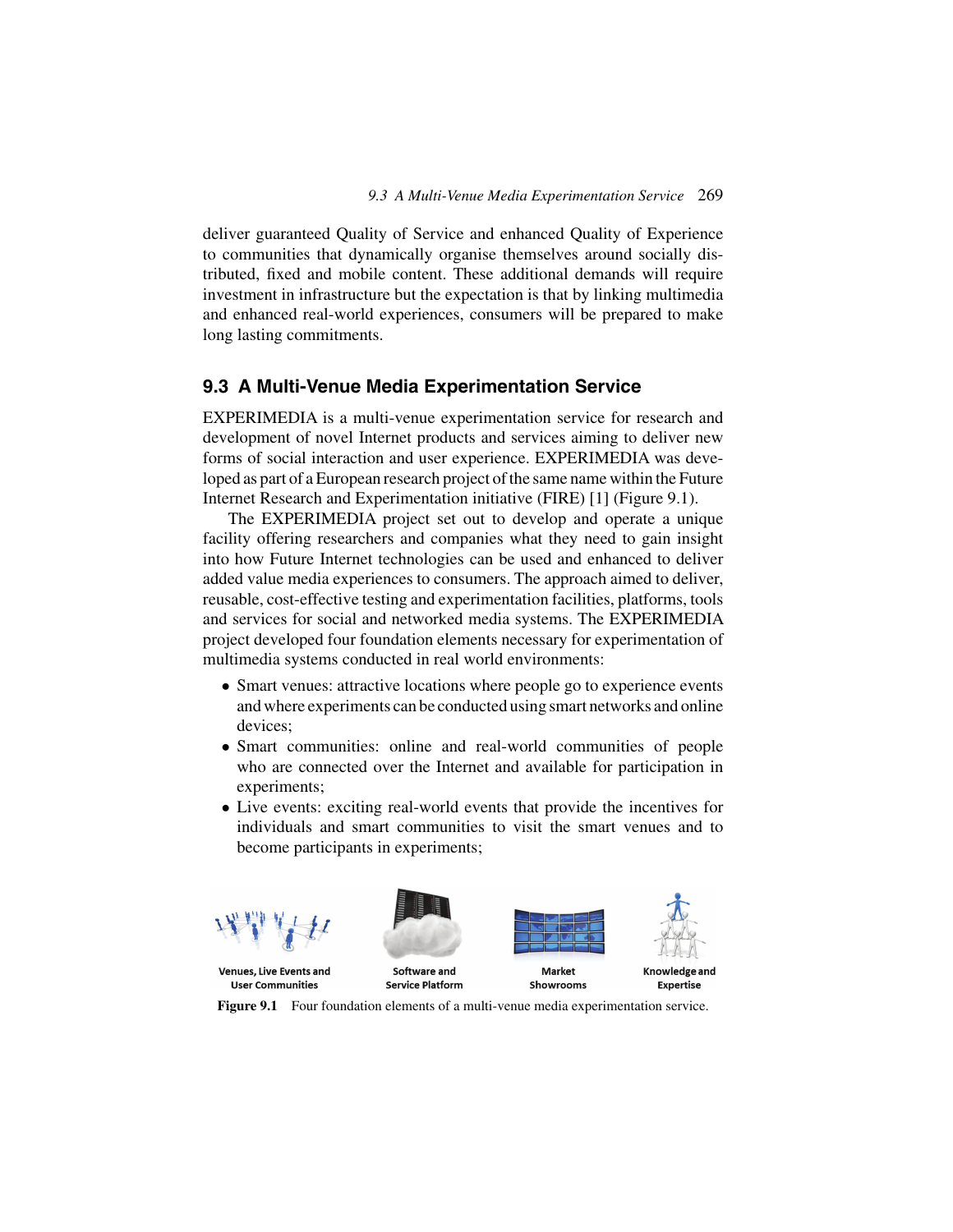• Service Platform: state-of-the-art Future Internet testbed infrastructure for social and networked media experiments supporting large-scale experimentation of user-generated content, 3D internet, augmented reality, integration of online communities and full experiment lifecycle management.

The combination of live events, venues, user communities and an advanced technology platform accelerates product and service innovation by allowing companies to co-create solutions in real contexts with end-users. EXPERI-MEDIA characterises live events as "any cooperative human activity that can be enhanced through access to real-time information delivered by the Internet". Examples live events include:

- 1000 spectators attending a two day ski championship at a ski resort.
- An athlete participating in a one hour sports training session with a coach and sports scientist.
- A group 50 students attending a one hour interactive virtual reality presentation about ancient Greece.
- A small group of hikers on a day trip on a mountain, a round of golf or a trail run.

There are many socio-technical and economic benefits to experimenters of using live events as the basis of trials and experimental studies. Each live event captures a distinct user experience to be enhanced along with providing temporal and spatial constraints associated the activity such as location, technical constraints associated with available infrastructure and socio-cultural constraints associated with the user communities. Dealing with contextual factors is a major challenge for experimenters aiming to develop generic solutions for Internet deployments and to understand how to address barriers to adoption of technology. In addition the ability of media technologies to connect people in real-time across distant locations can create new opportunities for interaction with live events. From an economic perspective, live events provide technology providers with access to an entry point to a potential market. This entry point can lead to significant direct and indirect sales (Table 9.1).

The EXPERIMEDIA Service Platform consists of a set of media services that have been instrumented for deep levels of observability for use within experimentation and technology trials. Each service has a corresponding service model with QoS metrics that are reported and available to the customer during experimentation. Such detailed metrics are necessary for customers to explore the relationship between QoS and QoE. These types of metrics are typically not available from equivalent commercial services. In addition, a provenance model is offered that allows user-centric activities and interactions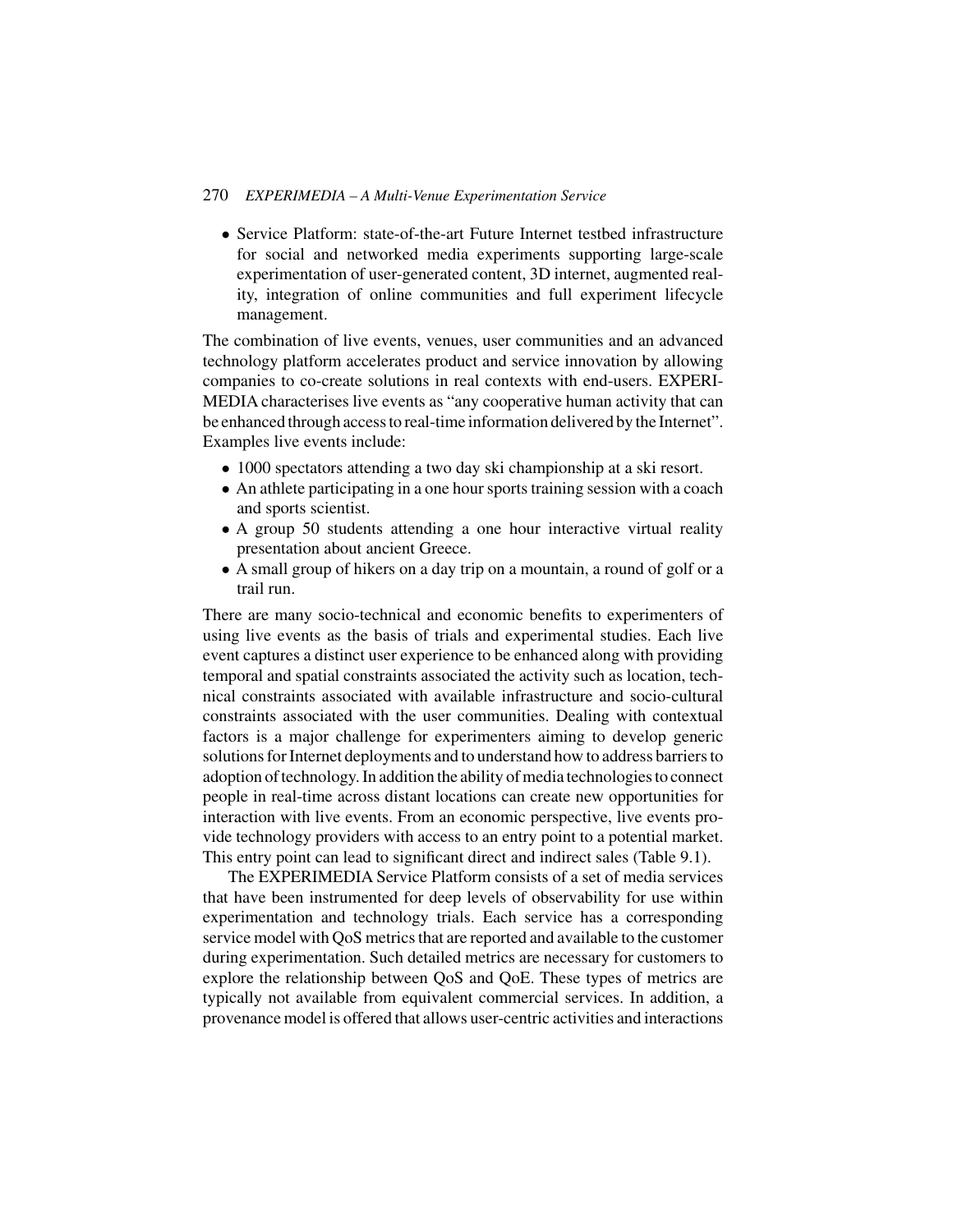| <b>rapic 2.1</b> Denemis and opportunities for experimenters |                                      |
|--------------------------------------------------------------|--------------------------------------|
| Socio-Technical Benefits for Experimenters:                  | Economic Benefits for Experimenters: |
| <b>Testing Opportunities</b>                                 | <b>Exploitation Opportunities</b>    |
| observation of individual and community                      | access to a potential market, direct |
| behaviours                                                   | sales                                |
| experience of scaling for large-scale short-lived            | working with a customer's customers  |
| communities                                                  |                                      |
| adaptation to the environment, considering                   | creation of high impact showcases,   |
| physical, social and ethical constraints                     | indirect sales                       |
| adaptation of content according to individual                | engagement and collaboration with    |
| and/or group preferences                                     | stakeholders, potential partners/    |
|                                                              | suppliers                            |
| real-time orchestration allowing for adaptive                |                                      |
| narratives                                                   |                                      |
| sensors and devices for detection and tracking               |                                      |
| of feature points                                            |                                      |
| device capabilities both remote and at a venue               |                                      |
| cooperative or collaborative frameworks                      |                                      |
| including dealing with selfish or malicious users            |                                      |

**Table 9.1** Benefits and opportunities for experimenters

to be tracked and linked to the detailed metrics reported by the other entities involved. This capability is important to allow experimenters to track users in open studies and to explore correlations between QoE, system interaction and system performance (Figure 9.2).



**Figure 9.2** EXPERIMEDIA High-level technical architecture.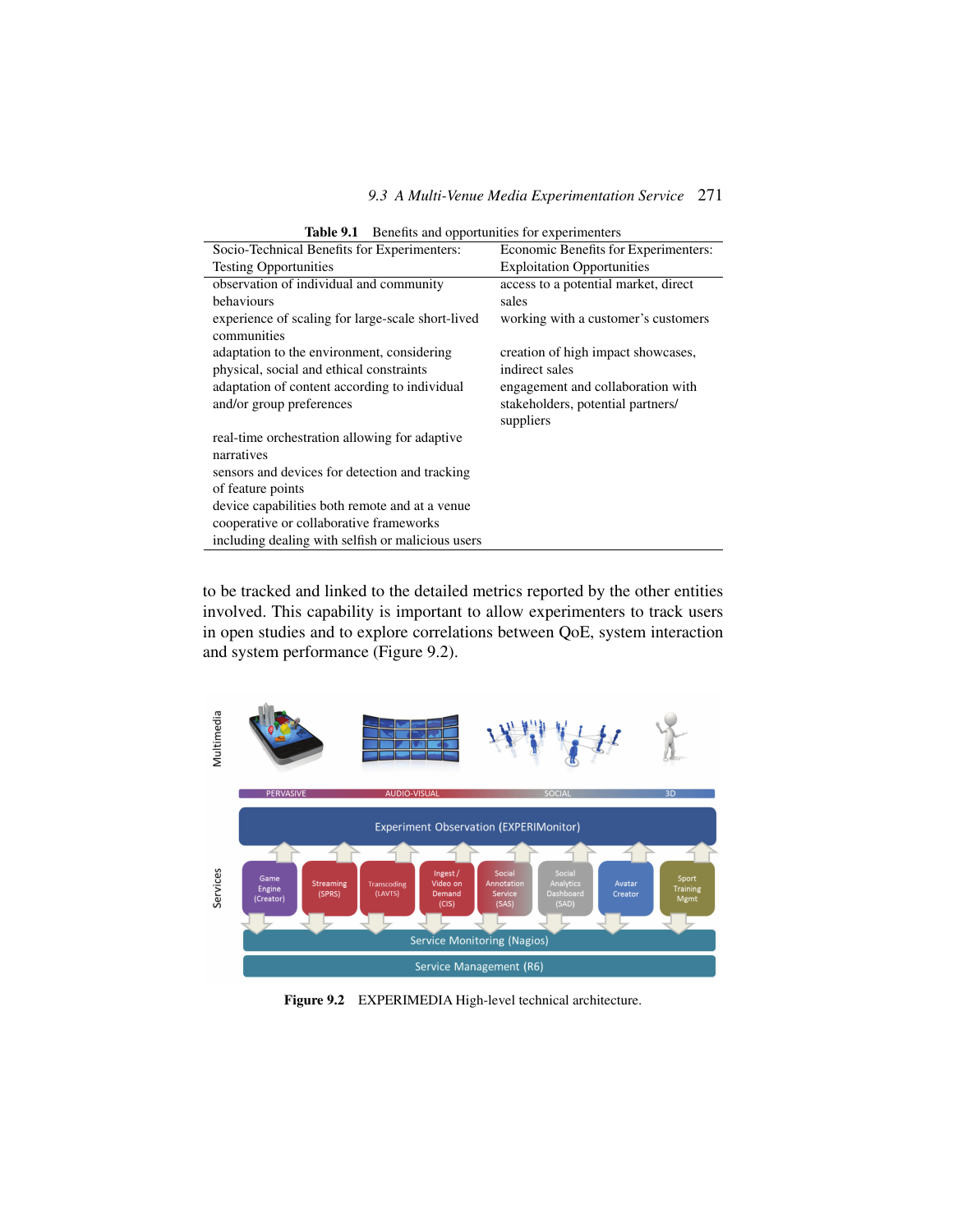From the platform point of view the reusability across experiments is a key point enabling multi-domain applications. The media services are technology enablers whose capability allows users to achieve added value through use, either by design (i.e. the purpose is known in advance) or more frequently by openness (i.e. the purpose is opportunistically established by the user). Technology enablers are a key part of future innovation in programmes such as FIRE and the Future Internet Public Private Partnership. Networked Multimedia technology enablers must address the needs novel applications and services allowing them to exploit a range of social, audio/visual, pervasive content and 3D content. The platform offers services to support different types of content considering the distinct characteristics and lifecycles (authoring, management and delivery).

## **9.4 Smart Venues and Experiments**

Smart Venues are real world locations that offer live events, communities, infrastructure and relevant data assets to experiments. Smart venues have distinct characteristics and provide context for experimentation. EXPERIMEDIA has three smart venues covering important application sectors for multimedia systems including outdoors and leisure, cultural learning and sports training and science (Figure 9.3).

• Centre d'alt Rendiment (CAR), Spain, is a high performance sports training centre which gives support to athletes competing at an international level. CAR offers a professional environment for small scale (5 participant) controlled experiments aiming to improve training programmes for students, athletes, coaches and sports federations within a dedicated smart building with a private cloud and high performance fixed and wireless network connectivity.



Sports Training and Science @ CAR High Performance **Training Centre** 





Cultural Learning @ The Foundation of the Hellenic World



Outdoors And Leisure @ Schladming Ski Resort



FOUNDATION OF THE HELLENIC WORLD Figure 9.3 EXPERIMEDIA smart venues.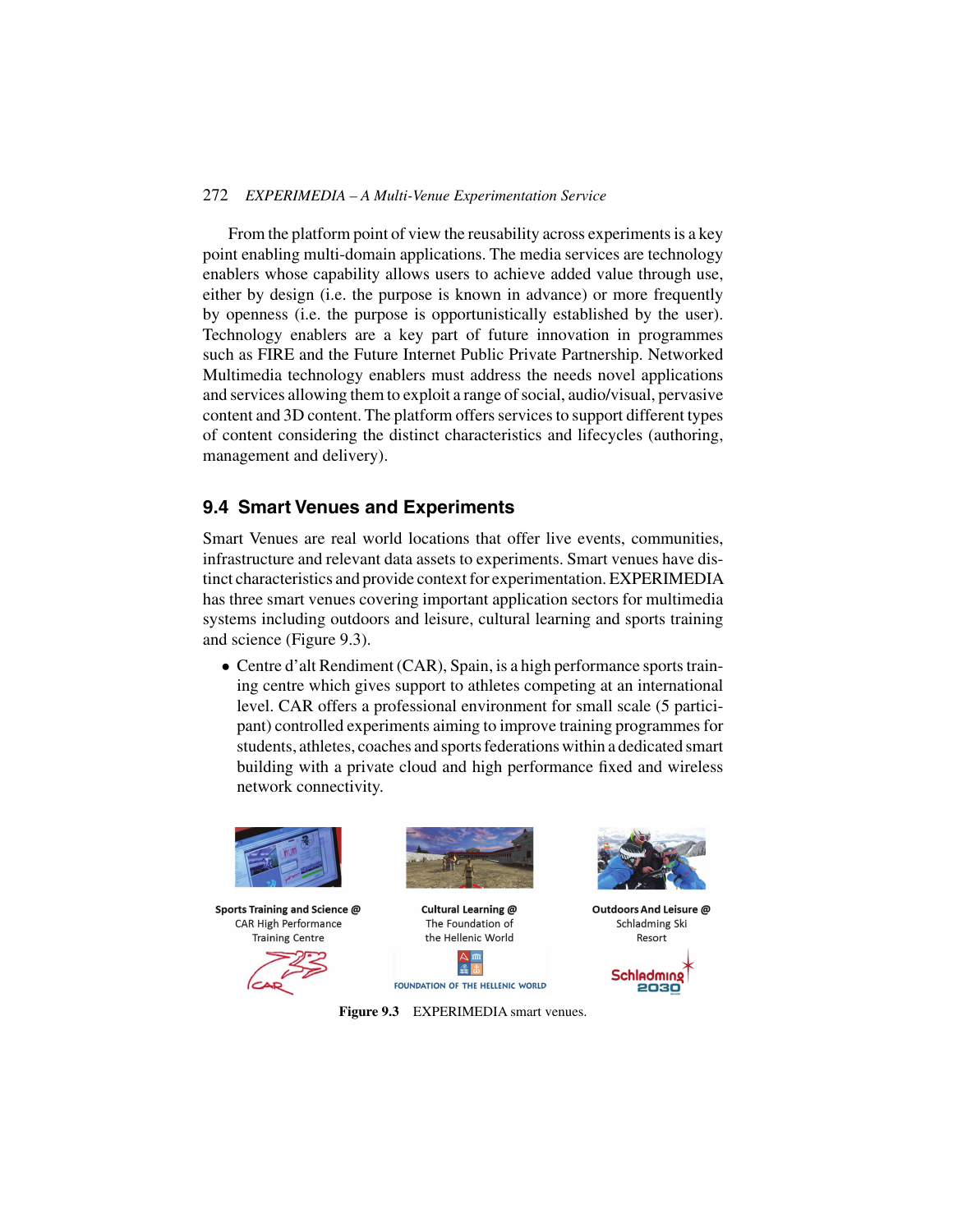- The Foundation of the Hellenic World (FHW), Greece, is a cultural centre that offers real and virtual exhibitions, congresses and performing arts events aiming to educate people about the Hellenic World. FHW offers a public environment for medium scale (30 participant) experiments aiming to improve visitor experience and the quality of learning through multimedia exhibitions, virtual and immersive reconstruction, and serious games. FHW offers a 3D, dome shaped virtual reality theatre, exhibition places, and cave systems.
- Schladming, Austria, is one of the leading international ski resorts in Austria and part of the Ski Amadé network covering 28 ski areas and towns that make up the largest ski area in Europe. Schladming offers a public environment for medium scale (50 participant) open trials of technology aiming to improve visitor experience within the region. The ecosystem is complex and potential activities are broad but most relevant are winter and summer outdoor sports such as skiing, hiking, mountain biking.

We funded a series of 16 experiments through two open calls. The experiments were conducted by researchers and SMEs at three Smart Venues throughout Europe covering a broad range and complimentary multimedia topics.

- Schladming Smart Venue
	- DigitalSchladming: hyper local social content syndication and filtering
	- MediaConnect: ubiquitous interactive and personalised media
	- PinPoint Schladming: augmented reality mobile applications
	- iCaCoT: interactive UHD camera-based coaching and training
	- Smart Ski Goggles: real-time information delivered to wearable data goggles
- CAR Smart Venue
	- Live Synchro: accurate analysis of choreographed team sports
	- 3D Media in Sports: non-invasive reconstruction of biomechanics
	- CONFetti: interactive 3D video conferencing for collaborative sports training
	- 3D Acrobatics: wireless sensor motion capture and 3D visualisation
	- 3DRSBA: remote 3D sports biomechanics analysis
	- CARVIREN: multi-factor athlete tracking using real-time video and sensor information
	- Augmented Table Tennis: automatic notation analysis system based on vibration sensors and on table surface projection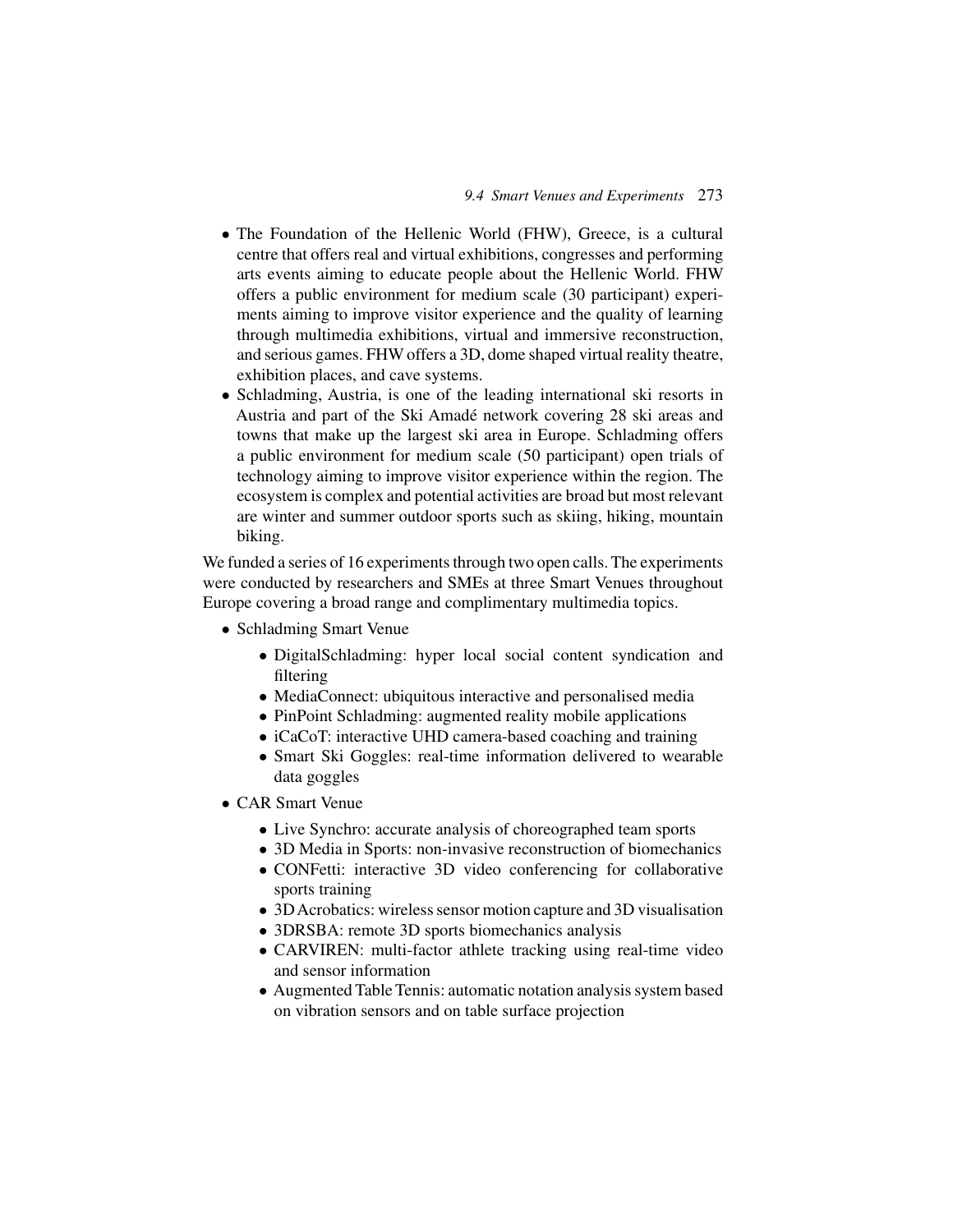- FHW Smart Venue
	- NextGen Digital Domes: learning, interaction and participation using social and augmented content.
	- REENACT: serious games and immersive media.
	- BLUE: personalised museum experiences using cognitive profiling.
	- PLAYHIST: serious games with real-time 3D reconstruction of moving humans.

A significant dilemma is balancing research versus innovation activities. Geoff Nicolson of 3M once said "Research is turning money into knowledge, whereas Innovation is turning knowledge into money". Very few organisations complete the full lifecycle in the scope of an experiment. In many cases, impact is achieved much later either in-house by other groups (e.g. industry organisation) or by others exploiting knowledge published research institutions. In fact for research institutions the link between knowledge generation and exploitation in innovative services is significantly weaker. However, by creating multi-disciplinary teams including domain experts, social scientists, legal experts and technologists working with end users it is possible to overcome barriers and accelerate adoption in target markets.

Smart venues are concerned with offering innovative services that deliver enhanced user experience. Knowledge is only a route to that goal. The first open call experiments had an emphasis on knowledge creation rather than innovation due to the characteristics of the partners performing the work. As a consequence, the impact of those experiments was far less and the project strategy was changed to create experiments driven by SMEs for the second open call. Overall six experiments were executed by SMEs, nine by research institutions and one by industry. 18 technology outcomes where identified from the experiments with impact classified as follows:

- Commercialisation (5 of 18): benefit is exploitable in revenue generating products and services.
- Further Trials (4 of 18): promising outcomes justifying further investment in trials to scale up to produce quantitative results or to explore qualitatively in a new application domain.
- Further Research (8 of 18): benefit looks feasible but could not be sustained without significant research and development.
- Barrier (1 of 18): benefit could not be delivered.

Significant commercial opportunities have been delivered to experimenters highlighting the innovation potential of EXPERIMEDIA. Smart Ski Goggles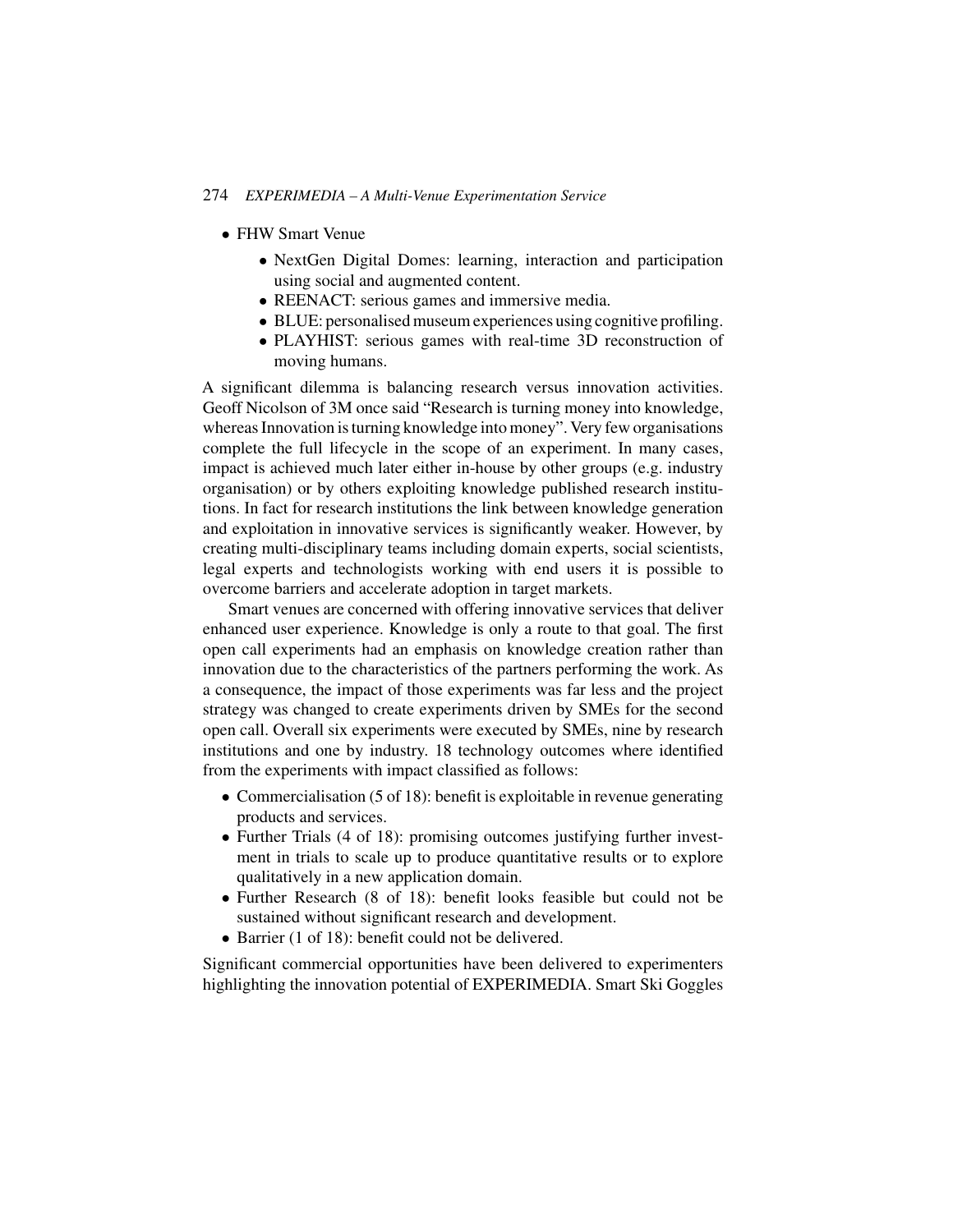will launch a commercial service in the Ski Amade region for the 2014/2015 ski season and there are ongoing negotiations for the commercialisation of the associated lift waiting time service. CARVIREN, 3D Acrobat Sports and 3DRSBA resulted in commercial contracts with the CAR Smart Venue. DigitalSchladming MyMeedia service remains operational 12 months after the experiment and is part of IN2's "staging" strategy and business model. iCaCoT is in negotiation with Schladming Ski School for use of interactive UHD video and annotation system as part of their skier training offering. 3D Media in Sports has received significant commercial interest from weightlifting and cycling communities following a large scale trial with the Movistar cycling team. Augmented Table Tennis has created significant commercial interest from TV broadcasters and the International Olympic Committee.

## **9.5 Users at the Heart of the System**

User centricity is a critical element in the design and development of multimedia systems aiming to enhance user experience. Understanding the needs, wants and limitations of end users must be given extensive attention throughout the design process. We have adopted two main principles in our user centric design processes:

- users are the primary beneficiaries, and other benefits to providers of services and technology will follow from user benefits.
- users who participate in observations are also those same users that realise the primary benefits.

These principles reflect the shift towards the democratisation of Internet services where users play a greater role in generating information and the need to recognise explicitly the cost and benefit of participation. In general terms, designers must consider a multi-stakeholder data value chain where observations are acquired, data are processed by multimedia capabilities and data are transformed into benefits presented to users.

Observation is the process of closely watching and monitoring users and their context. User observations are processed as an inherent part of content delivery (e.g. location and activity tracking in geo-location services) or are used to understand the experience itself (e.g. a user satisfaction survey). From a user's perspective, observations have a cost either directly in terms of time and attention during an experience, or indirectly in terms of loss of right to self-determination (i.e. privacy). Context observations are processed to give additional meaning to Quality of Experience (e.g. a user had a good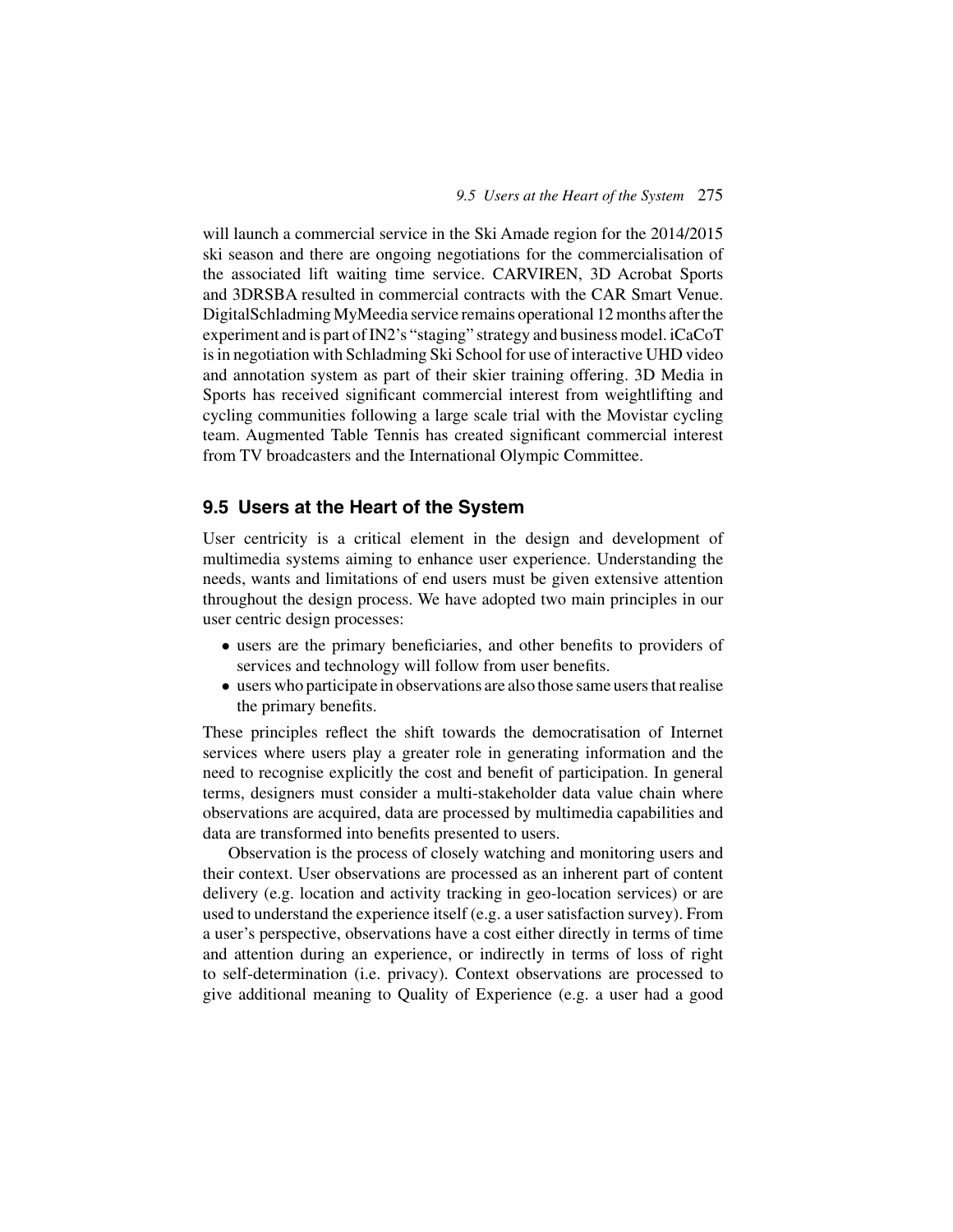time in a group of 15 close friends) and importantly to optimise the Quality of Service delivered by service providers. As context plays a significant influential role in Quality of Experience it is typically the case that service providers have to manage context, including both real-world (e.g. how many people participating) and multimedia context (e.g. how much infrastructure resource, quality of virtual presentations, etc.).

Analysing the experiments we can define six categories of user observations from a total of 95 different user observations:

- Satisfaction (32 of 95): feedback about relative satisfaction with their experience covering aspects such as utility, emotional, subjective, economic, usability and usefulness.
- Online Activities (32 of 95): direct interaction with an application (e.g. interaction logs, web site statistics) that complements the real word activities, and is strongly related with the nature of the experiments.
- Real-World Activities (16 of 95): activity recognition, for example, biomechanics representing the position of body components (e.g. the angle formed by bones in an athlete while performing), higher level human activities (e.g. weightlifting, skiing).
- Collaboration (7 of 95): the relationship to a group, in terms of interpersonal relationships, social interaction, group dynamics (e.g. questions in a group presentation), group enhancement.
- Location (6 of 95): the absolute or relative position of a user where relative means with respect to external elements (e.g. a ski-run).
- Cognitive (1 of 95): the capacity to process information and apply knowledge (e.g. psychometric profile).

The absolute value of observations related to a category is not a measure of importance. A single type of observation can be the most important in a given experiment as it is the most significant factor in delivering the benefit to a user. "Collaboration" highlights that multimedia features aim to benefit users by supporting interaction. The "satisfaction" group is typical of any experimental environment and it is propaedeutic to evolve from experiment to exploitation (Figure 9.4).

Context is more complex as by definition it is anything not related to a user that can influence Quality of Experience. Analysing the experiments we can establish two main high level context categories from the 56 context observations:

• **Real-World Context**: observations related to people and environment conditions associated with real-world activities.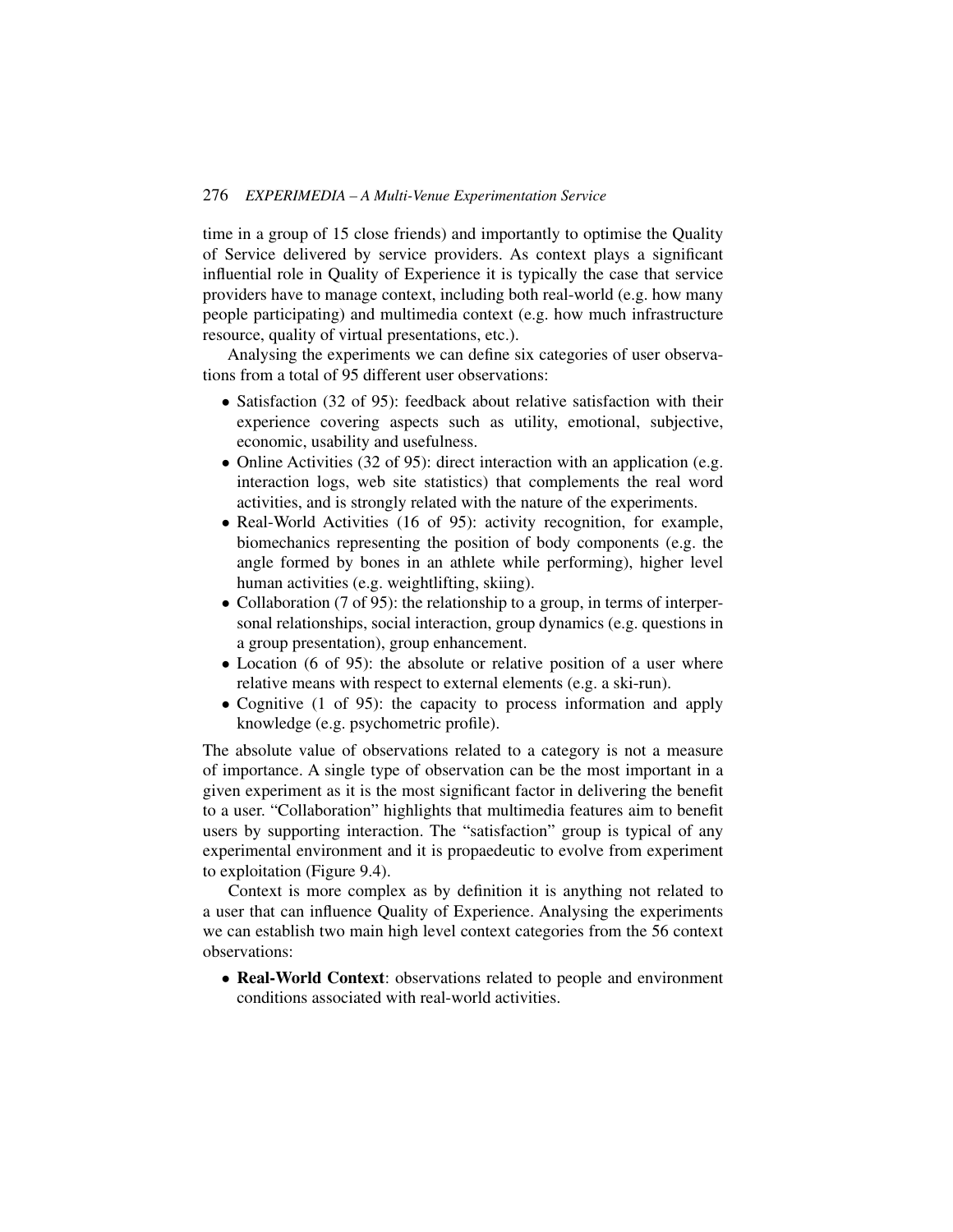• **Online Context**: observations related to the performance characteristics of the system under test covering aspects such as content quality and infrastructure utilisation.

The significant number of context observations acquired means that the surrounding environment plays a significant role in multimedia systems. In fact, very often the benefit delivered to the user is the combination of context and personal information. Real-world context is highly dependent on the Real-WorldActivity. Within EXPERIMEDIAthis is defined by the nature of the live events being studied at Smart Venues. Real-world context is difficult to observe automatically and in a general way considering the specific nature of live events. EXPERIMEDIA has focused on observing users with some cases of capturing Real-World Context where this is an essential part of the experience and the cost is not prohibitive. In controlled experiences such as those at the CAR where Real-World Activities are well-defined and constrained the Real-World Context is known and can be captured out of band. In more dynamic and open situations at Schladming and FHW it is necessary to observe Real-World Context either directly (e.g. definition of Points of Interest within a geographic region, queue waiting times, etc.) or indirectly (e.g. inferences about group dynamics from temporal/spatial analysis or online interaction).

Making inferences about Real-World Context and Activities from Online Context and Activities is an essential part of multimedia systems and experimentation especially in situations where the cost of direct observation is



Figure 9.4 User centric observation and benefits model.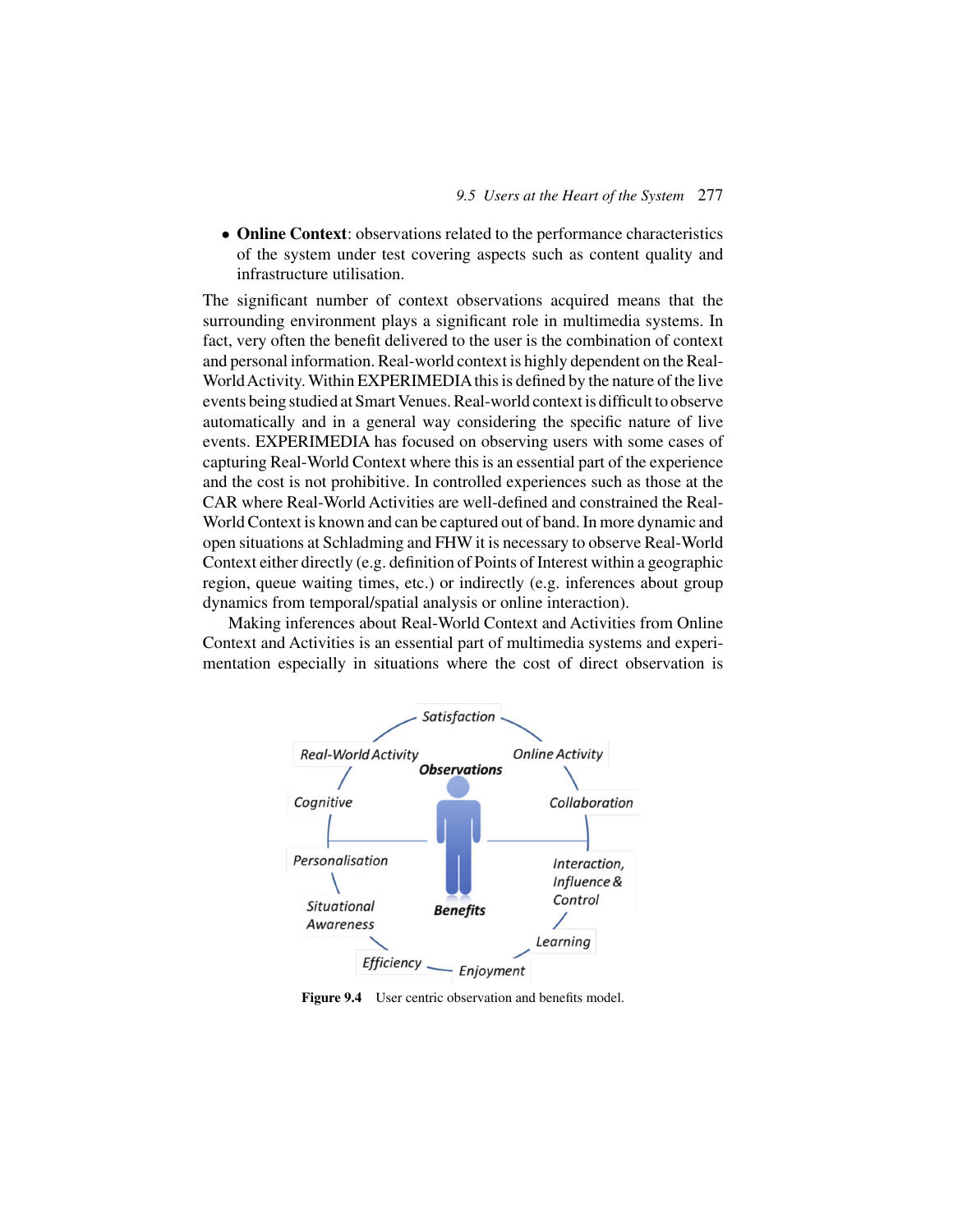prohibitive either through software or feedback from users. EXPERIMEDIA's hybrid metric and provenance model offers a foundation for such analytics. The hybrid approach provides the ability to collect large quantities of measurement data (e.g. service response times, network latency, user satisfaction, etc) whilst allowing for exploration of causation between observations within such data (e.g. user satisfaction in relation to service response time). Also, it is recognised that Internet of Things domain has made significant progress in acquiring real-world context across a broad range of dynamic situations. There is an opportunity to deliver increased benefits by strengthening the relationship between User and Real-World Context observations.

Online Context is of significant interest to service providers who use this information to manage resources and optimise the delivery of multimedia services, including adaption of the quality of content. As such Online Context is an important facet of experiments that focus on the relationship between QoE and QoS. Of course this depends on the nature of the study but the advantage of the EXPERIMEDIAPlatform is that it is already instrumented for Observation of Online Context to ensure that important technical information was available to experimenters. Typically experiments have identified the significant Online Context observations related to delivery of a desired Quality of Experience. These include the quality of context (e.g. accuracy of biomechanics data, video quality), network performance (e.g. delay, bandwidth) and cloud performance (e.g. CPU utilisation).

## **9.6 Making a Difference in the Real-World**

Digital technologies are most useful to society when used to deliver enhanced real-world impact and benefits. Online interaction alone, such as digital games, can bring enjoyment but longer lasting satisfaction is achieved by using digital technologies in support of real-world activities. We focus our experiments on this area by defining, measuring and analysing user experience (UX) where multimedia systems support the interplay between real-world Live Events and online activities. Live events create the main context for user experience. We have explored events such as a sports training, a night out in a town, attendance at large scale sports events, and visiting an exhibition.

Studying UX is a complex endeavour. The International Standard Organisation (ISO 9241-210) defines User Experience as "a person's perceptions and responses that result from the use or anticipated use of a product, system or service". UX includes all users' emotions, beliefs, preferences, perceptions, physical and psychological responses, behaviours and accomplishments that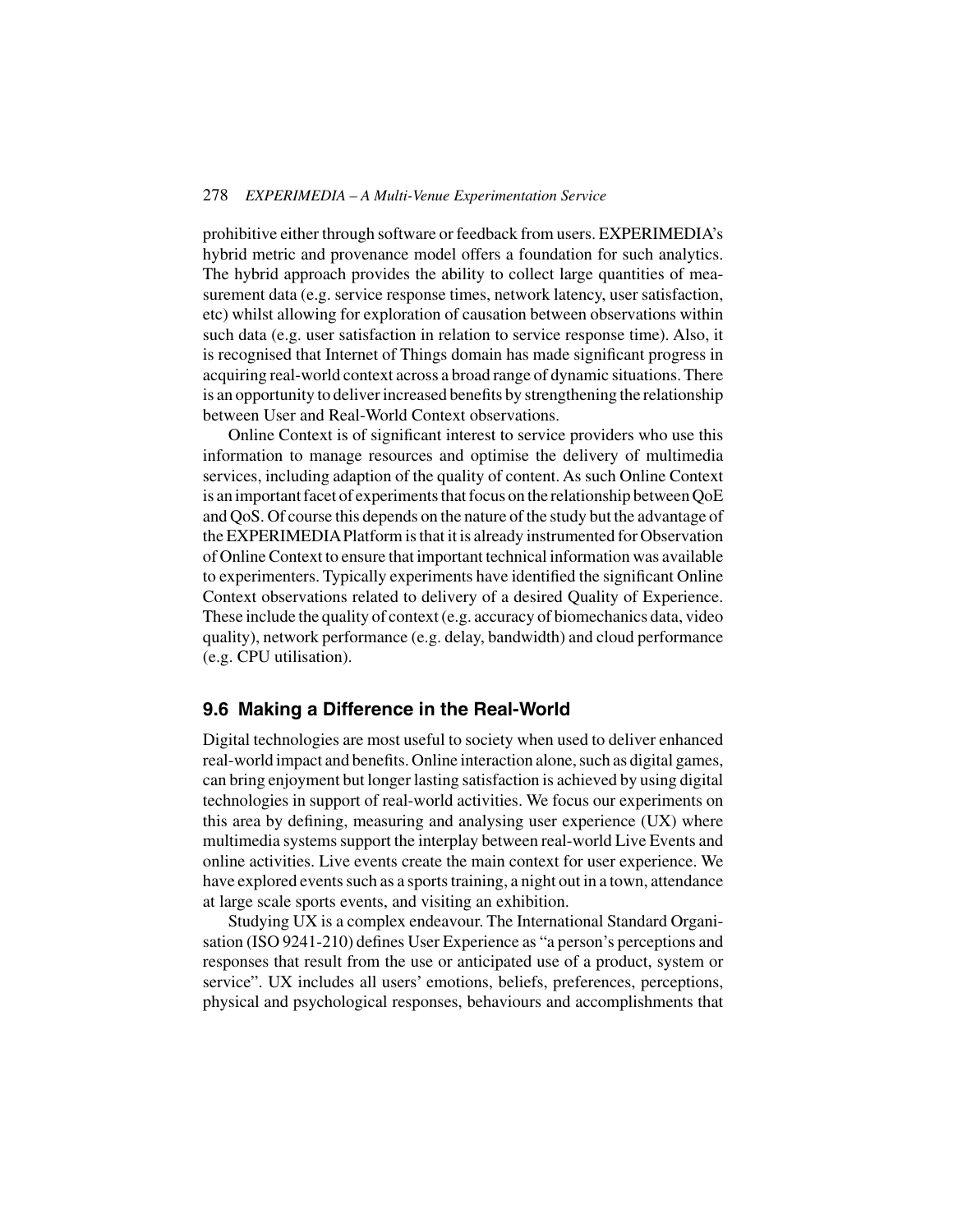occur before, during and after the use of product, system or service. The experiments themselves focused on distinct UX aspects enhanced through multimedia features. Exploring the experiments we identify seven high level user benefit categories from 61 measurable benefits:

- Learning (22 of 61): acquisition or improvement of a skill/ability, a key goal of the CAR and FHW.
- Efficiency (11 of 61): support for increasing the productivity processes in terms of time, effort or cost to complete the intended task or purpose. Efficiency is a common quantifiable measure for all activities associated with live events.
- Interaction, Influence  $\&$  Control (10 of 61): interacting with the surrounding context for influence and control. (e.g. remote access to training sessions, or incorporation of a remote expert in an education session).
- Situational Awareness (10 of 61): understanding of when/where/why something is happening, so as to maximize the active participation of the user in the experience. This benefit pertains to the delivery of the right thing (information/support/other) exactly when it is needed.
- Enjoyment (5 of 61): the enjoyment a user has in the performed activities, a primary goal of Schladming Venue as a tourist destination.
- Personalization (3 of 61): tailoring the information to maximize user satisfaction including expressing themselves in social networks.

The majority of benefits are produced through processes that enhance raw data collected from multiple information sources. "Learning" is a primary benefit in all CAR and FHW experiments due to learning being a key objective of the venues. NextGen Digital Domes focused on how augmented reality can prime student knowledge prior to virtual reality presentations whereas REENACT introduced a role playing game that allowed participants to enact and discuss historical events. "Situation awareness" is another common user benefit demonstrating how through sensors and analytics users are provided with better knowledge of surrounding context. Geo-spatial and temporal data were essential elements of Smart Ski Goggles and Pinpoint Schladming. "Influence and control" demonstrates the increased possibility of controlling and influencing real-world situations through remote interaction with multimedia (using or being part of the content). PlayHist, CONFetti and 3DRSBA all use networked collaborative working to enable remote users to interact and influence training and learning sessions whilst measuring the efficiency or setting up 3D capture equipment. Greater "enjoyment" is an important benefit across all venues but was not expressed significantly at professional environments such as CAR where objective performance gains were a priority.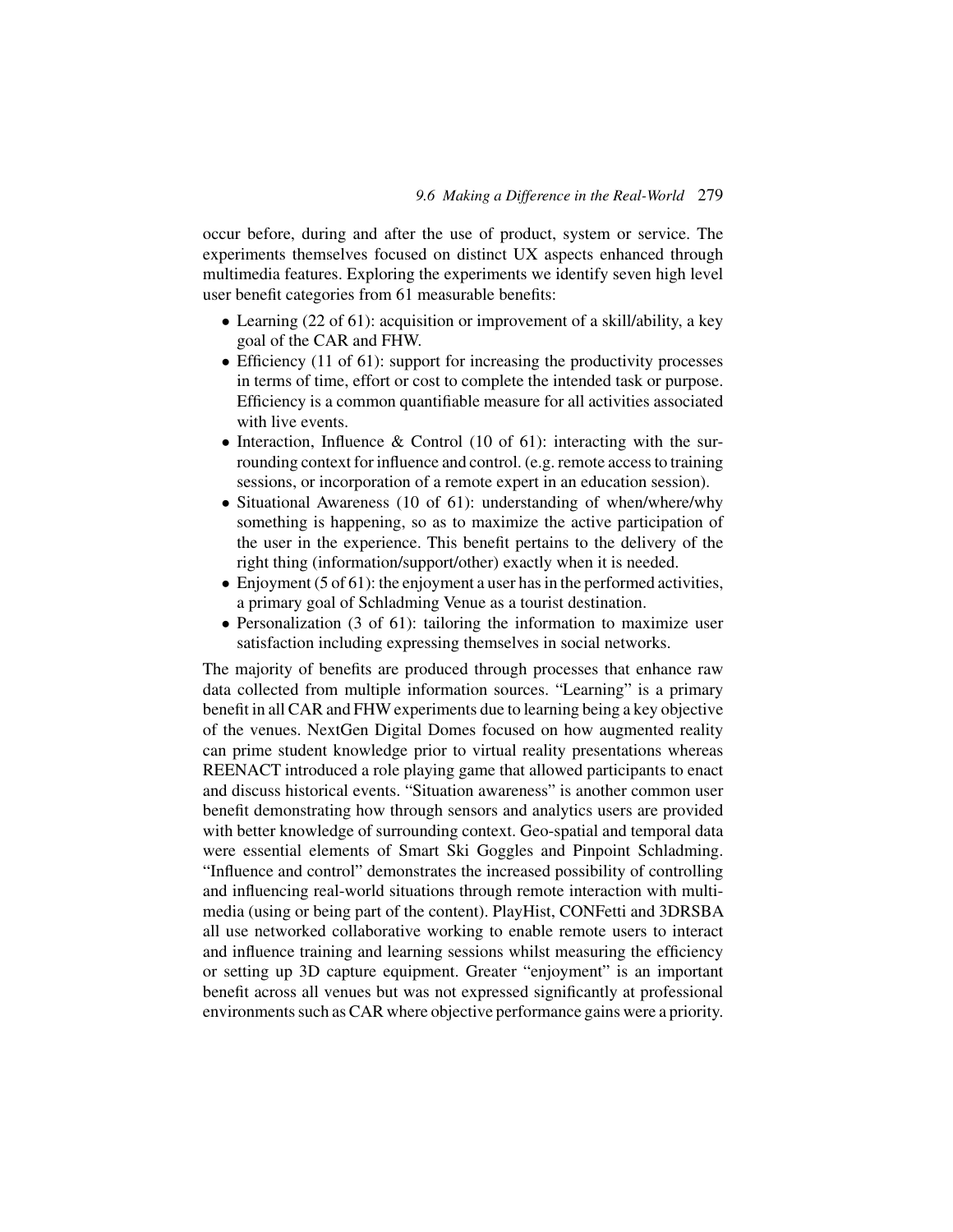#### **9.7 Real-Time Interactive and Immersive Media**

The games industry has a significant impact on business and innovation models of the digital era. In many ways, the games industry are forerunners of innovative content, services and business models of a growing digital economy. Consequently the games industry is preparing the way for the other sectors where the digital revolution has not started yet.An industry-changing dynamic is the transformation of multiplayer gaming, built on vast networks of players interlinked by broadband across continents and growing further still by leveraging social networks. With capabilities strengthened further by the generational leaps in 3D graphics, gameplay mechanics, and collaborative platforms, gaming is partnering with and spurring growth in other media segments.

Gaming technologies have been a source of inspiration in EXPERIMEDIA through the adoption of game engines, 3D sensors and advanced presentation technologies across a range of applications. Novel algorithms have been developed in 3D Media in Sport using data from the low cost Kinect sensor, built for the Xbox console. Using 3D information, the algorithms provide athletes and coaches with real-time performance insights in both weightlifting (i.e. speed and trajectory) and cycling (i.e. aerodynamics) applications. Serious games were adopted by REENACT and PlayHist as a way of increasing quality of learning for students visiting the FHW Smart Venue and presented in the immersive Tholos Dome and on mobile devices. A set of abstract game design patterns were defined as part of the second methodology to provide constructs for creating effective gameplay independent of specific game types and technology implementations.

The multi-domain coverage of the EXPERIMEDIA Platform has created opportunities for transfer of multimedia technologies developed within the lifetime of the project across sectors. Technical advances in one sector can be rapidly transferred to other sectors via the platform, accelerating the opportunity for innovation. For example, real-time 3D reconstruction of moving humans from Kinect is a core capability of the EXPERIMEDIA platform. Initially the capability was developed for high performance sports training the generic capability of 3D acquisition from visual and depth sensors was identified to have potential for collaboration between remote users in different situations to be placed into virtual environments. This led to use of the technology at the FHW Smart Venue for including expert actors into serious games within PlayHist.

What is clear is that novel real-time interactive media delivery mechanisms are transforming social interaction models and immersive experiences. People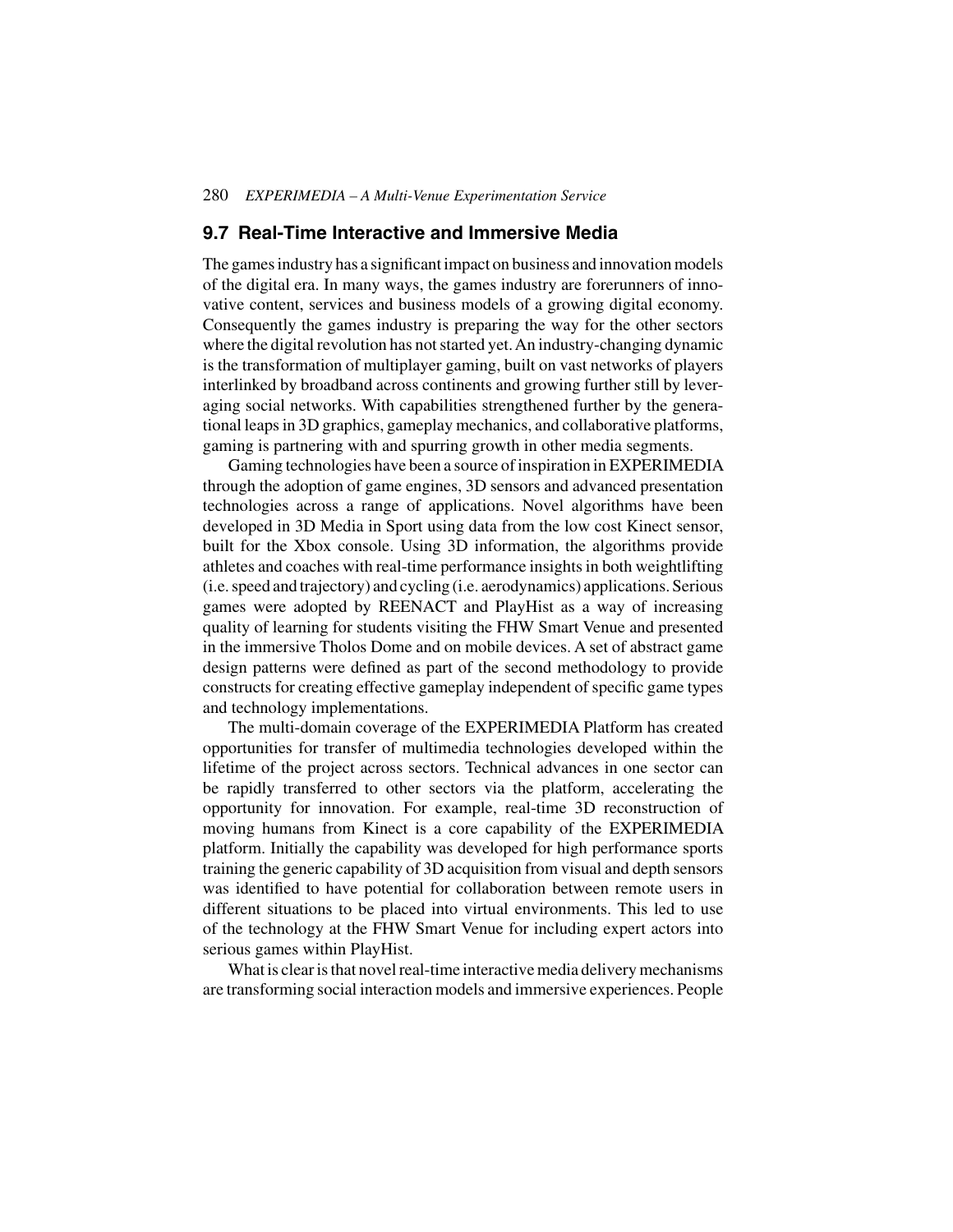increasingly connect to each other for work and leisure using augmented and realistic 3D reconstructions of the real world delivered over heterogeneous networks in real-time to indoor and outdoor locations. These capabilities are driving infrastructure requirements. A 3D reconstruction of a moving human from a Kinect sensor produces 100 MB of data a frame (future HD sensors will have much higher data volumes), and with transmission rates of 8 fps with compression of 1:30 a bandwidth of at least 8 Mb/sec is required. Quality of experience requirements in tele-immersive applications requires synchronisation precision of less than 100 ms with a fixed end-to-end latency. Data demands are driving the need for experiments exploring QoS and UX techniques such as end-to-end QoS over fixed and wireless networks, contextbased content/infrastructure adaptation and synchronised stream and event processing.

We know that live events are a major driving force for mass audiences. Through digital production, broadcasters can now deliver content more efficiently, flexibly and with greater scalability. However, audiences are demanding enhanced real-time participation in live events and this goes beyond what is possible with current models of media creation and consumption. The next logical step in media production will be the creation of more meaningful relationships between the players at live events, the spectators and the massive online communities at home or on the move. Currently, broadcasters are only skimming the surface of social interactions: posting of viewers opinions such as tweets or blogs alongside programme summaries, capturing an essence of audience engagement through "likes", encouraging personalised media production through user submitted photos or videos, etc. Broadcasters, Games Providers, Event Managers, and to some extent the online communities themselves, must work together closely to offer more engaging and immersive user experiences which can encompass all of the different actors across the various zones of participation.

## **9.8 Economic and Social Viability of Data Value Chains**

Data value chains are at the core of the future digital economy, bringing opportunities for digital developments that build on the increasing availability and processing of all types of data. Today, data value chains focus on intelligent use of data to enable the creation of new products, the optimisation of the production or delivery processes, the improvement of the market, new organisation and management approaches, and the reinforcement of research and development cost reduction of operations, increase of efficiency and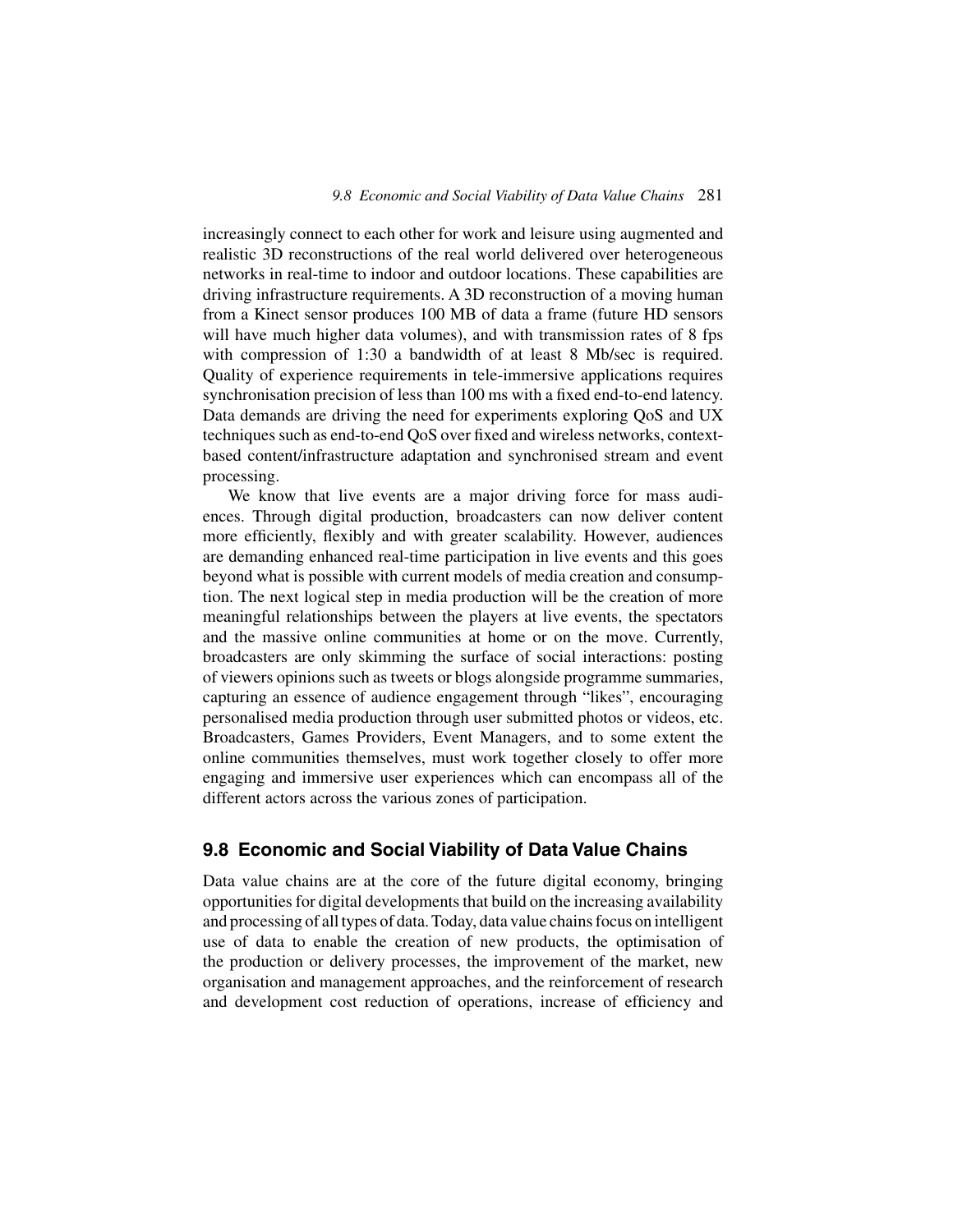better and more personalised services for citizens [2]. However, it's clear that although big data and value chains are driving the new industrial revolution, without design and engagement of the creative industries, such information at worst is meaningless and at best sub-optimal [3].

We have designed and explored many data value chains associated with outdoor leisure activities and sports performance. Smart Ski Goggles is delivering a commercial service to be launched in 2014/2015 ski season. The service enhances visitor experience while skiing on a mountain by delivering real-time information and navigation system using state-of-the-art data goggles incorporating a heads up display. Information about lifts, slopes, weather, hospitality, social media and navigation are integrated into a single application allowing users to explore the region according to their interests. Mixed data were considered including a combination of open, closed, free and personal data. Data and service providers within the local region were engaged to explore cost, revenue and price points for business models supporting long term viability of the service.

What is clear from engaging in a regional ecosystems is that dealing with closed data is fundamental to economic viability. Many business models of the web are built on advertising where data assets can attract large scale online populations. This is not the case for regional data assets that are highly localised. For example, Pinpoint Schladming delivered augmented geospatial open data but the limited user base in Schladming and the availability of information through other channels reduced the potential value of geo-location data application.

Another challenge with data value chains building on open data is as soon as a data asset attains value, owners will have a tendency to close data to protect value rather than contribute it back to the open data pool. Also value is often realised due to scarcity resulting from production costs including costs (e.g. privacy, time, etc) for users involved in observations. For example, lift waiting time was considered high value for skier navigation but the camera installation and video analytics costs were high. Viable solutions required commercial agreements between lift operators, technology providers and the mobile application provider. Price points in business models must consider that the benefit to users must be greater than the cost of data production.

Data value chains were central to improving training programmes and athlete performance at the CAR Smart Venue making extensive use of wearable and non-invasive techniques to capture biomechanics and physiological information. High performance training is a complex endeavour requiring continuous support from specialists responsible for analysis of multi-factor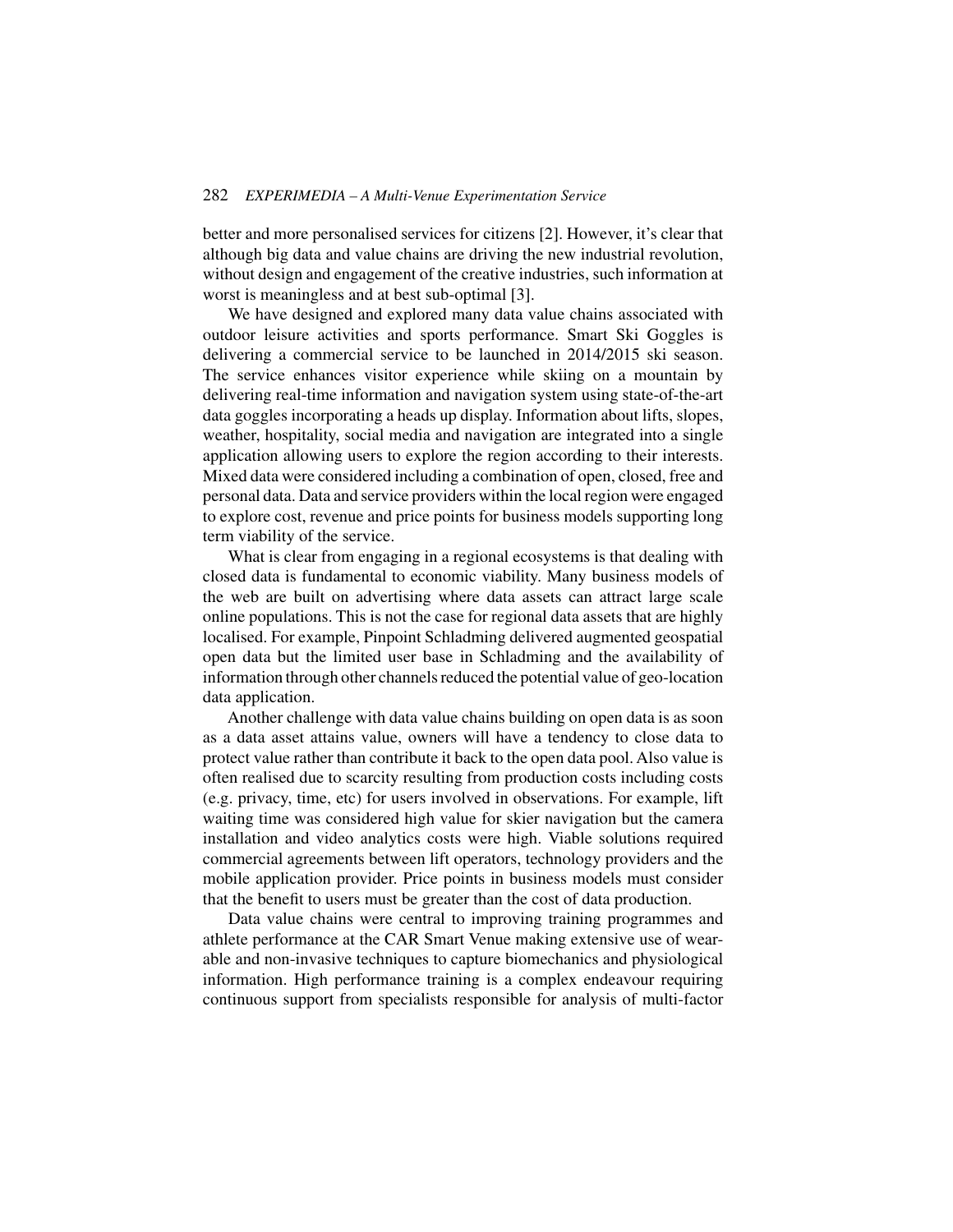data. Coaches and doctors need accurate measurements in order to offer the correct feedback for performance improvements and the avoidance of injuries. Feedback must be timely and often instantaneous to increase the efficiency of training sessions. 3D Media in Sports used 3D information from Kinect cameras for real-time calculation of cyclists'aerodynamic performance and optimal weightlifting speed and trajectory. 3D Acrobatics used wearable inertia sensors to calculate detailed biomechanics data whereas CARVIREN used wearable device (WIMU) to collect a wide range of athlete data.

The success of solutions in CAR's environment were not driven by economics but the cost of participation by athletes in terms of ergonomics, inconvenience or time. Training sessions are carefully scheduled and choreographed. Wearable technologies that inhibit movement or take significant time to put on or calibrate are deemed unacceptable unless the information captured has significant benefits (e.g. injury avoidance). As a consequence, current techniques have been lab-based and not part of everyday training routines. Experiments conducted in EXPERIMEDIA demonstrated the possibility of moving advanced measurement techniques from the lab to the field without introducing significant costs to the athletes. What we see at CAR in terms of multi-factor measurements will be representative of wider society in future as communities realise visions for quantifying self through wearable technologies.

### **9.9 Innovation whilst Respecting Privacy**

Multimedia systems are developed with human participants and in particular require an increasing understanding of human behaviour and experience to provide meaningful collective experiences to individuals and society. Acquisition, processing and protection of personal data is an essential system feature which must be provided in the context of privacy legislation. Of course, the privacy debate has raged in recent years as US social network providers experiment with society's appetite for disclosing personal information. In many ways, European service providers are not operating on a level playing field but if we believe in preserving and promoting European values, legislation that incorporates such values must be respected.

We have successfully delivered European product and service innovation in the context of EU privacy directives such as Directive 95/46/EC; ii) Directive 2000/31/EC; iii) Directive 2010/13/EU. Although compliance with the correct ethical oversight directives is often perceived as a barrier to progress, performing experimentation in their frame can in fact prepare solutions for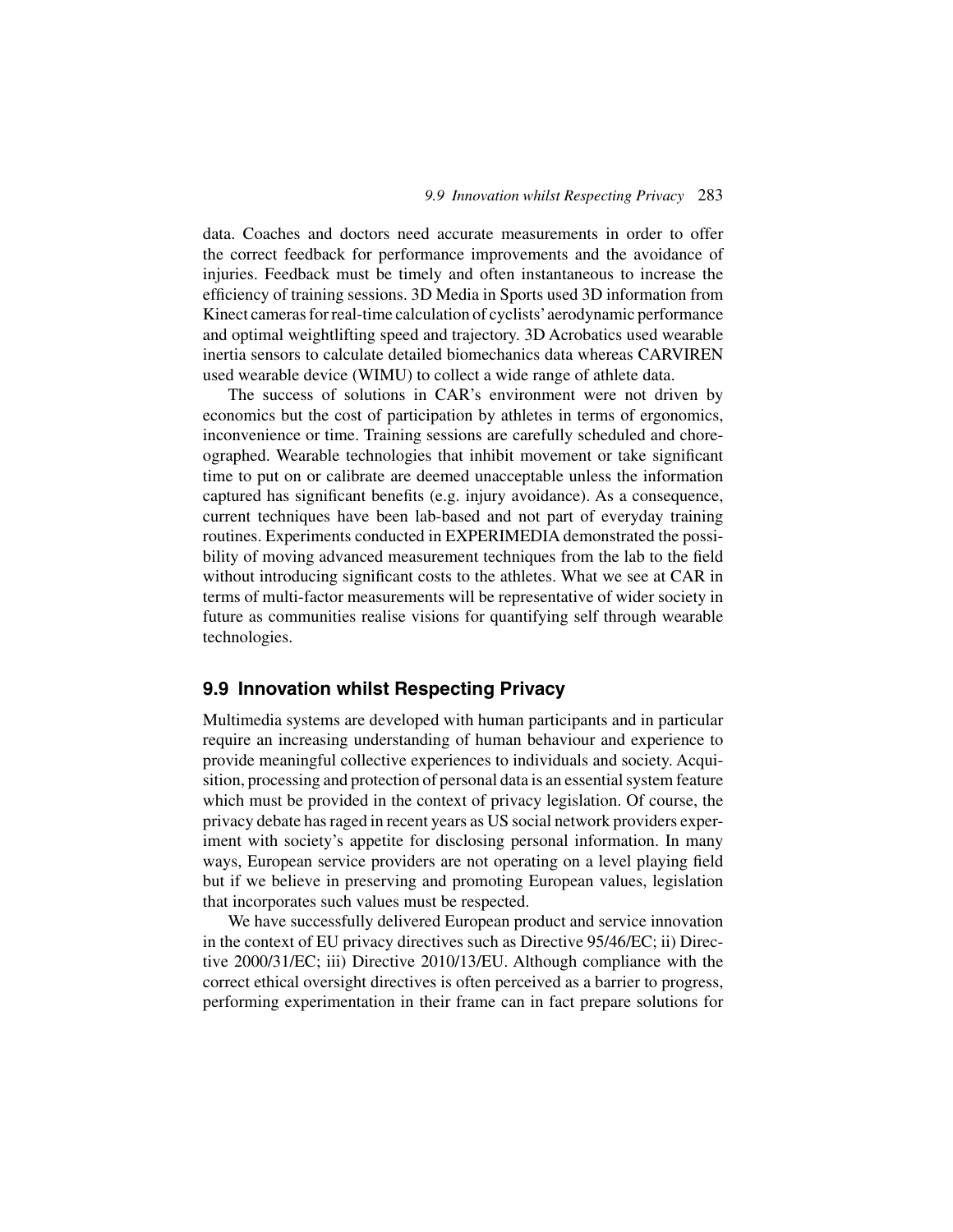European markets. We use a Privacy ImpactAssessment (PIA) methodology to uncover potential privacy risks with multimedia systems and at the same time propose mitigation strategies. Early analysis of the PIA allows for sufficient time to implement the necessary amendments and safeguards to ensure that privacy is taken into account by design, rather than being added at the end of the project development. With the appropriate safeguards, systems were able to collect personal data, profile users and track users indoors and outdoors. Some of the features included the use of secure data storage, encrypted transfer, controlled and auditable access for different classes of data distributed over the same channel and obscuring/removing user identities at source (e.g. in the user's own smartphone or home network, depending on application) to prevent direct user tracing.

BLUE used personal data to correlate cognitive profiles with movements and personal preferences, to see if this knowledge can enhance user experiences in their visit of museums. The cognitive profiles where calculated using a Facebook game and are sensitive personal data. BLUE analysed privacy consequences by exploring questions such as whether the profile would be published on or at least known by Facebook? What if an employer sees it? What if the cognitive style is identified wrongly? An analysis of Facebook's Platform Policy highlighted there is no obligation to send back to Facebook the interpretation or observations on cognitive profiles of the user derived from information extracted from Facebook APIs. If however, the user chooses to publish these results on their profile, then they will be available to their friends, as well as to Facebook.

This example highlights a significant challenge for multimedia systems building on popular social networking sites. PinPoint Schladming, Digital Schladming, MEDIAConnect, BLUE, REENACT and CARVIREN all built on the Facebook Application Programming Interfaces (APIs). Developers are required to use the API in accordance with rules on leveraging content from the underlying social networks as defined in developers' Terms & Conditions ("T&C"). What's clear is that compliance with the Social Networks'T&C can significantly influence system architecture considering rules for publishing content and the increasingly stringent rules for extracting content. Platform providers monitor closely the application ecosystem and demand that the developers cooperate with them, especially in case the application requires a large amount of API calls. Through Terms and conditions Social Network providers maintain their position of power within multimedia systems that rely on social media content.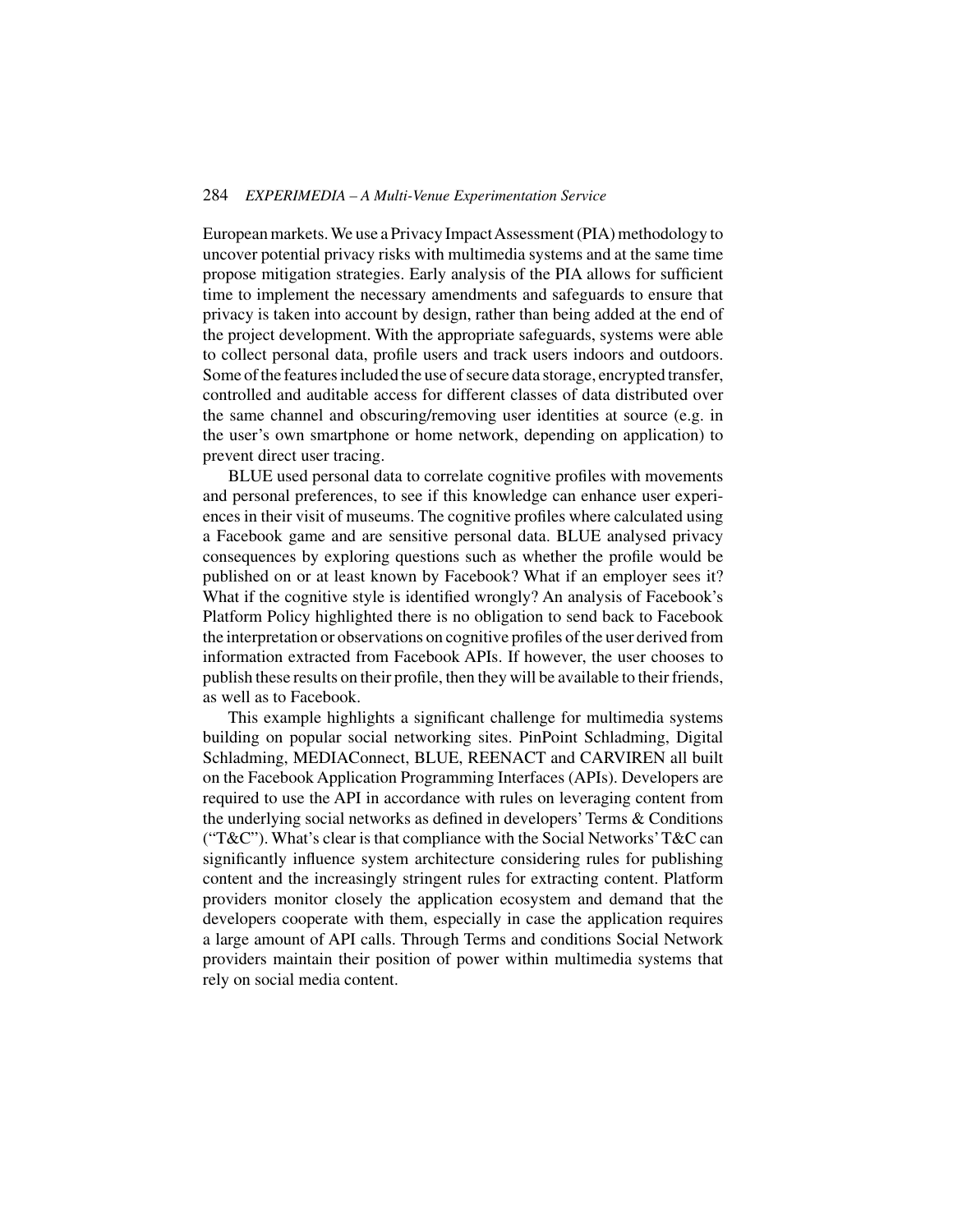## **9.10 Conclusions**

Multimedia systems are characterised by those that acquire, process and deliver multiple forms of content in services and applications where user experience is a significant factor for their success. The features of multimedia systems are extremely broad covering all aspects of content lifecycles such as low level signal and image processing, data fusion, transcoding, compression and decompression, network transmission, and rendering. Multimedia systems evolve and are intrinsically linked to content forms that they support.

In recent years, the forms of content available and way content is produced and consumed has changed significantly. Mobile devices, wearable technologies, sensors, cameras and online services are acquiring an increasing array of pervasive, social, audio-visual and 3D content about real world environments and how individual and communities behave. In addition, novel immersive environments, augmented reality devices and high definition displays are transforming user experiences.

Through a multi-domain approach we have identified and explored a crosssection of challenges that are associated with multimedia features and their application. We have presented the features of and opportunities for networked multimedia systems building on the results of experiments conducted at the EXPERIMEDIA facility. We have demonstrated the benefits of the EXPERIMEDIA approach for delivering innovative products and services to specific markets as represented by Smart Venues by conducting experiments at Live Events. Significant commercial opportunities have been delivered by experiments highlighting the innovation potential of EXPERIMEDIA experimentation services realised by ensuring users who participate in observations must also be the same users that realise the primary benefits.

Risks in implementing multimedia solutions in a live context where lots of people are involved are various. For example, defining technology solutions without a business cases or not being able to properly address privacy issues. Both of these can be mitigated, if not completely removed, using EXPERIMEDIA methodologies demonstrating that concerns, for example, regarding privacy and ethical oversight are not a barrier to innovation in experimentally driven research.

CAR's high performance training plans across multiple sports have been radically changed through multi-factor sensing, high definition video and video conferencing technologies. New knowledge has been generated that shows how Quality of Learning can be improved through serious games, personalisation and interactive media technologies at FHW. Real-time geo-spatial